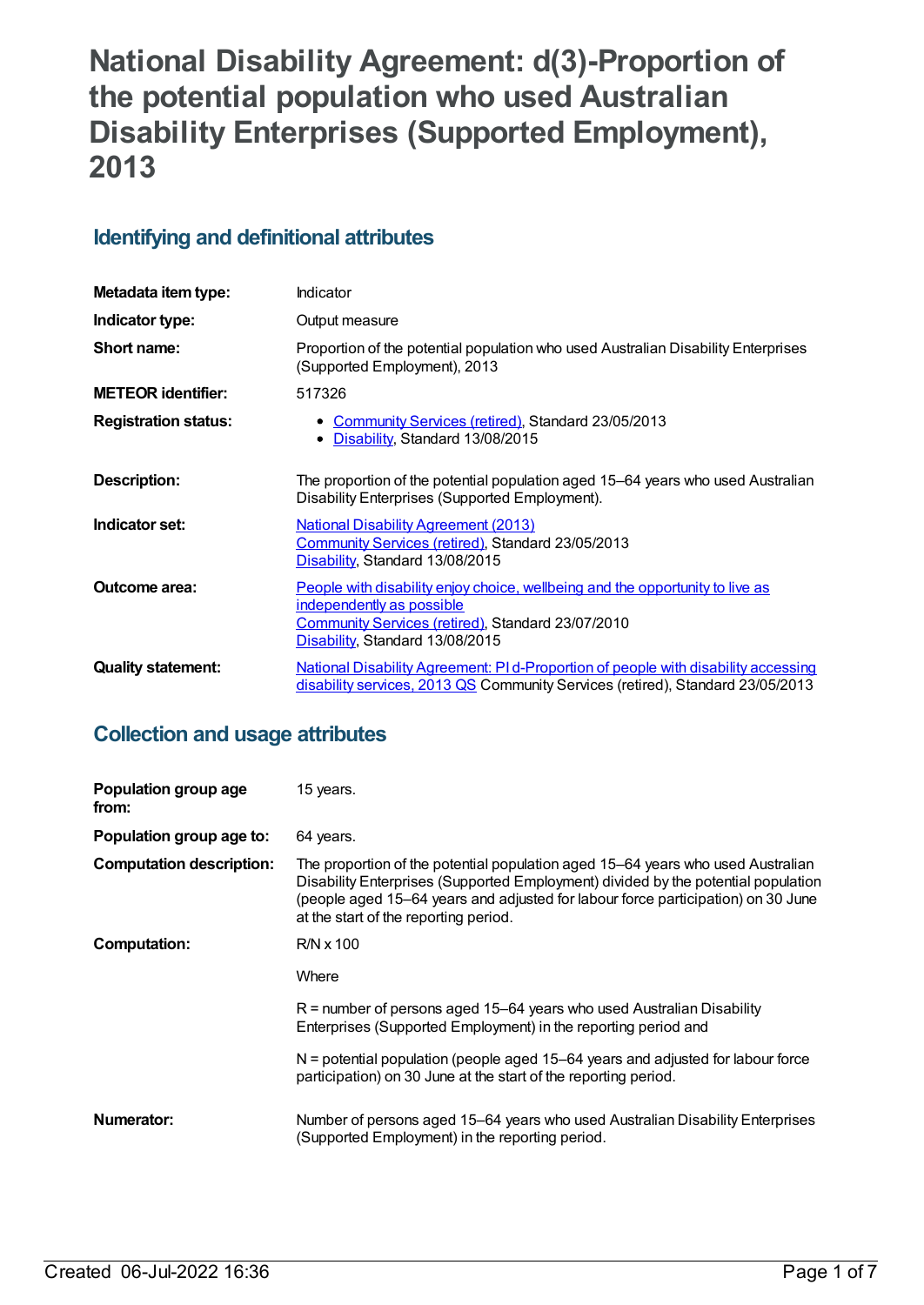| <b>Numerator data elements:</b>                     | -Data Element / Data Set                                                                                                                       |
|-----------------------------------------------------|------------------------------------------------------------------------------------------------------------------------------------------------|
|                                                     | Person-age, total years N[NN]                                                                                                                  |
|                                                     | Data Source                                                                                                                                    |
|                                                     | <b>Disability Services National Minimum Data Set (DS NMDS)</b>                                                                                 |
|                                                     | NMDS / DSS                                                                                                                                     |
|                                                     | <b>Disability Services NMDS 2010-11</b>                                                                                                        |
|                                                     |                                                                                                                                                |
|                                                     | Data Element / Data Set-                                                                                                                       |
|                                                     | Activity and participation need for assistance cluster                                                                                         |
|                                                     | <b>Data Source</b>                                                                                                                             |
|                                                     | <b>Disability Services National Minimum Data Set (DS NMDS)</b>                                                                                 |
|                                                     | NMDS / DSS                                                                                                                                     |
|                                                     | <b>Disability Services NMDS 2010-11</b>                                                                                                        |
|                                                     |                                                                                                                                                |
| Denominator:                                        | Potential population (people aged 15-64 years and adjusted for labour force<br>participation) on 30 June at the start of the reporting period. |
| Denominator data<br><b>Data Element / Data Set-</b> |                                                                                                                                                |
| elements:                                           | <b>Data Element</b>                                                                                                                            |
|                                                     | Cared accommodation identifier                                                                                                                 |
|                                                     | Data Source                                                                                                                                    |
|                                                     | ABS Survey of Disability, Ageing and Carers (SDAC), 2009                                                                                       |
|                                                     |                                                                                                                                                |
|                                                     | Data Element / Data Set-                                                                                                                       |
|                                                     | Person-age, total years N[NN]                                                                                                                  |
|                                                     | Data Source                                                                                                                                    |
|                                                     | ABS Estimated resident population (total population)                                                                                           |
|                                                     | Data Element / Data Set-                                                                                                                       |
|                                                     |                                                                                                                                                |
|                                                     | Person-age, total years N[NN]                                                                                                                  |
|                                                     | Data Source                                                                                                                                    |
|                                                     | ABS 2006 Census of Population and Housing                                                                                                      |
|                                                     | Data Element / Data Set-                                                                                                                       |
|                                                     | Person-age, total years N[NN]                                                                                                                  |
|                                                     | Data Source                                                                                                                                    |
|                                                     | ABS Survey of Disability, Ageing and Carers (SDAC), 2009                                                                                       |
|                                                     |                                                                                                                                                |
|                                                     | Data Element / Data Set-                                                                                                                       |
|                                                     | Person-extent of core activity limitation, disability flag code N                                                                              |
|                                                     | Data Source                                                                                                                                    |
|                                                     | <b>ABS 2006 Census of Population and Housing</b>                                                                                               |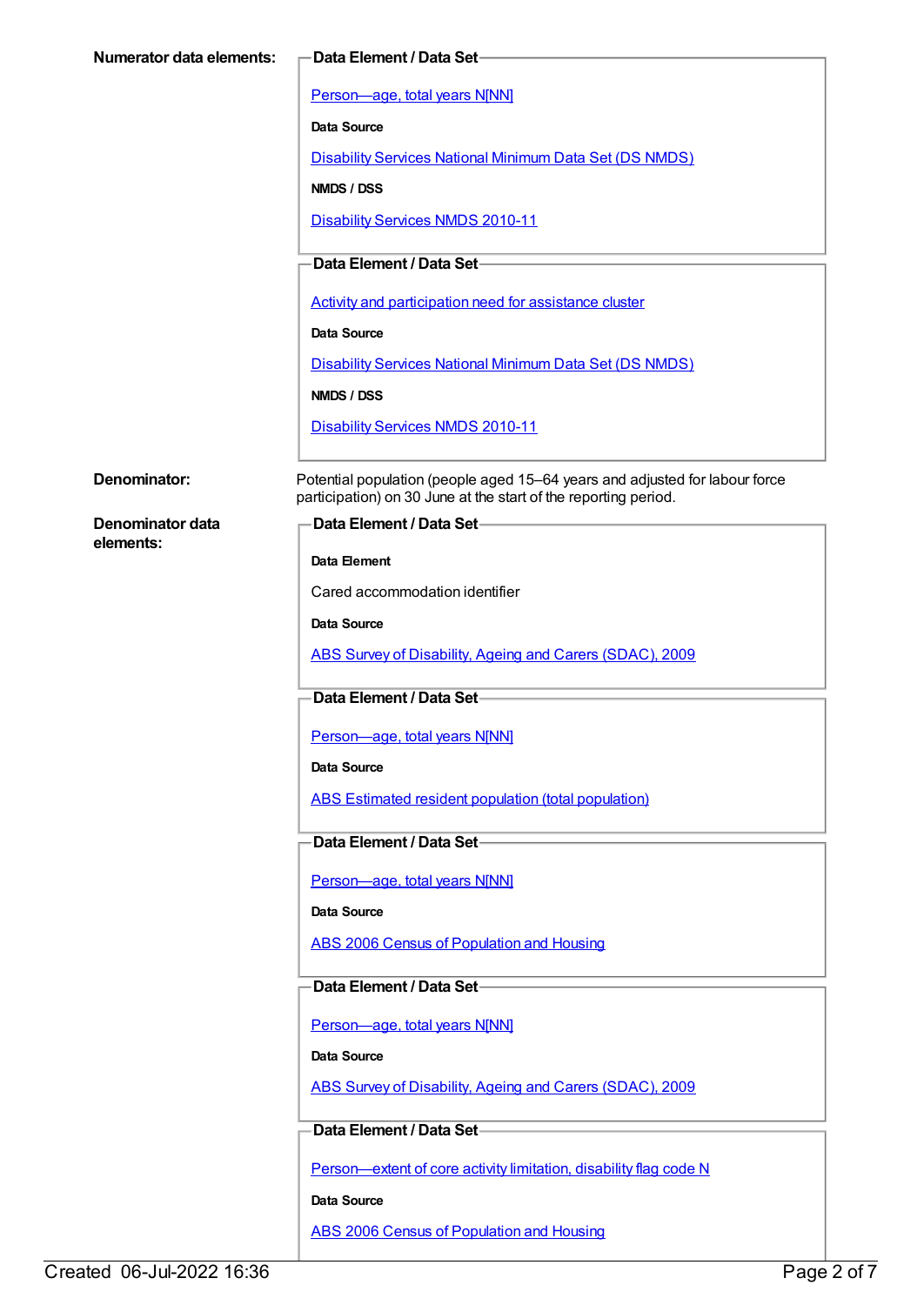#### **Data Element / Data Set**

[Person—extent](https://meteor.aihw.gov.au/content/541585) of core activity limitation, disability flag code N

**Data Source**

ABS Survey of [Disability,](https://meteor.aihw.gov.au/content/445288) Ageing and Carers (SDAC), 2009

## **Data Element / Data Set**

**Data Element**

Disability identifier

**Data Source**

ABS Survey of [Disability,](https://meteor.aihw.gov.au/content/445288) Ageing and Carers (SDAC), 2009

#### **Data Element / Data Set**

**Data Element**

Disability type

**Data Source**

ABS Survey of [Disability,](https://meteor.aihw.gov.au/content/445288) Ageing and Carers (SDAC), 2009

## **Data Element / Data Set**

**Data Element**

Main health condition

**Data Source**

ABS Survey of [Disability,](https://meteor.aihw.gov.au/content/445288) Ageing and Carers (SDAC), 2009

# **Data Element / Data Set**

[Person—Australian](https://meteor.aihw.gov.au/content/286919) state/territory identifier, code N

**Data Source**

ABS Estimated resident population (total [population\)](https://meteor.aihw.gov.au/content/393625)

#### **Data Element / Data Set**

[Person—sex,](https://meteor.aihw.gov.au/content/287316) code N

**Data Source**

ABS Estimated resident population (total [population\)](https://meteor.aihw.gov.au/content/393625)

# **Data Element / Data Set**

[Person—sex,](https://meteor.aihw.gov.au/content/287316) code N

**Data Source**

ABS 2006 Census of [Population](https://meteor.aihw.gov.au/content/394447) and Housing

# **Data Element / Data Set**

[Person—sex,](https://meteor.aihw.gov.au/content/287316) code N

**Data Source**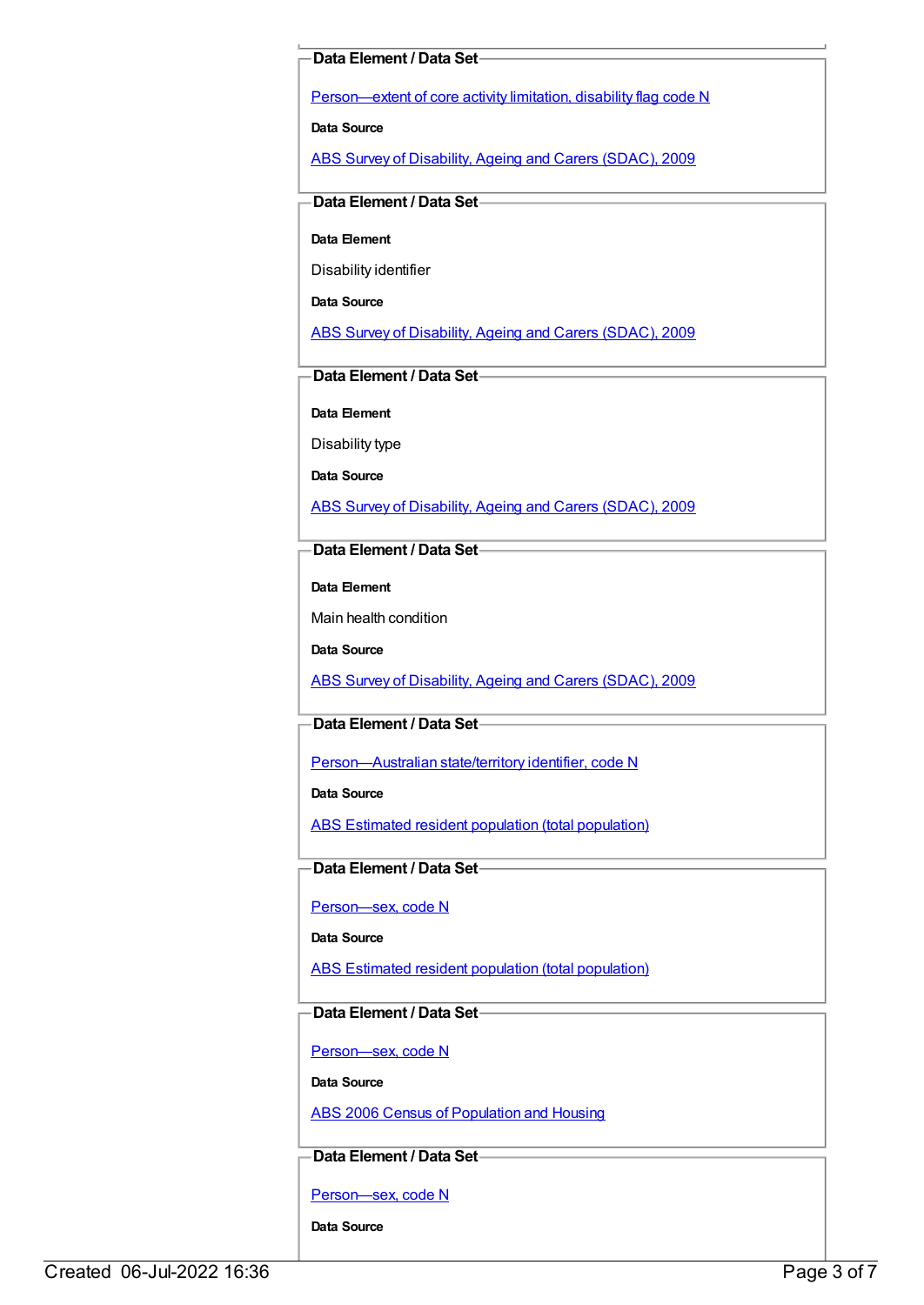|                            | ABS Survey of Disability, Ageing and Carers (SDAC), 2009                                                                                                                                                                                                                                                                                                                                                                                                                                                                                                                                                                                                                                                                                                                                                                                                                                                                                                                                                                                       |
|----------------------------|------------------------------------------------------------------------------------------------------------------------------------------------------------------------------------------------------------------------------------------------------------------------------------------------------------------------------------------------------------------------------------------------------------------------------------------------------------------------------------------------------------------------------------------------------------------------------------------------------------------------------------------------------------------------------------------------------------------------------------------------------------------------------------------------------------------------------------------------------------------------------------------------------------------------------------------------------------------------------------------------------------------------------------------------|
|                            | Data Element / Data Set-                                                                                                                                                                                                                                                                                                                                                                                                                                                                                                                                                                                                                                                                                                                                                                                                                                                                                                                                                                                                                       |
|                            | Person-Indigenous status, code N                                                                                                                                                                                                                                                                                                                                                                                                                                                                                                                                                                                                                                                                                                                                                                                                                                                                                                                                                                                                               |
|                            | Data Source                                                                                                                                                                                                                                                                                                                                                                                                                                                                                                                                                                                                                                                                                                                                                                                                                                                                                                                                                                                                                                    |
|                            | <b>ABS 2006 Census of Population and Housing</b>                                                                                                                                                                                                                                                                                                                                                                                                                                                                                                                                                                                                                                                                                                                                                                                                                                                                                                                                                                                               |
| Disaggregation:            | • Nationally by country of birth (Australia, other English speaking countries, all<br>English speaking countries, non-English speaking countries, total)<br>• Nationally by remoteness area (Major Cities, Inner Regional, Outer<br>Regional/Remote, total)<br>• State/Territory by need for assistance in life area (activities of daily living;<br>activities of independent living or work, education or community but not<br>activities of daily living; total needing assistance; no need for help or<br>supervision; need for assistance not determined; total) [the denominator for<br>this disaggregation will be the State/Territory total of the number of service<br>users in the reporting period]<br>• State/Territory (Indigenous people only)<br>• Indigenous, State/Territory by age; by sex; need for assistance in life areas<br>• Indigenous, Nationally by remoteness area<br>• State/Territory by sex (male, female, total) by age group (15-24,25-34, 35-<br>44, 45-54, 55-64, subtotal 15-49 years, total 15-64 years). |
| <b>Disaggregation data</b> | Data Element / Data Set-                                                                                                                                                                                                                                                                                                                                                                                                                                                                                                                                                                                                                                                                                                                                                                                                                                                                                                                                                                                                                       |
| elements:                  | Person-sex, code N                                                                                                                                                                                                                                                                                                                                                                                                                                                                                                                                                                                                                                                                                                                                                                                                                                                                                                                                                                                                                             |
|                            | Data Source                                                                                                                                                                                                                                                                                                                                                                                                                                                                                                                                                                                                                                                                                                                                                                                                                                                                                                                                                                                                                                    |
|                            | <b>Disability Services National Minimum Data Set (DS NMDS)</b>                                                                                                                                                                                                                                                                                                                                                                                                                                                                                                                                                                                                                                                                                                                                                                                                                                                                                                                                                                                 |
|                            | NMDS / DSS                                                                                                                                                                                                                                                                                                                                                                                                                                                                                                                                                                                                                                                                                                                                                                                                                                                                                                                                                                                                                                     |
|                            | <b>Disability Services NMDS 2010-11</b>                                                                                                                                                                                                                                                                                                                                                                                                                                                                                                                                                                                                                                                                                                                                                                                                                                                                                                                                                                                                        |
|                            | –Data Element / Data Set−                                                                                                                                                                                                                                                                                                                                                                                                                                                                                                                                                                                                                                                                                                                                                                                                                                                                                                                                                                                                                      |
|                            | Person-Indigenous status, code N                                                                                                                                                                                                                                                                                                                                                                                                                                                                                                                                                                                                                                                                                                                                                                                                                                                                                                                                                                                                               |
|                            | <b>Data Source</b>                                                                                                                                                                                                                                                                                                                                                                                                                                                                                                                                                                                                                                                                                                                                                                                                                                                                                                                                                                                                                             |
|                            | Disability Services National Minimum Data Set (DS NMDS)                                                                                                                                                                                                                                                                                                                                                                                                                                                                                                                                                                                                                                                                                                                                                                                                                                                                                                                                                                                        |
|                            | NMDS / DSS                                                                                                                                                                                                                                                                                                                                                                                                                                                                                                                                                                                                                                                                                                                                                                                                                                                                                                                                                                                                                                     |
|                            | <b>Disability Services NMDS 2010-11</b>                                                                                                                                                                                                                                                                                                                                                                                                                                                                                                                                                                                                                                                                                                                                                                                                                                                                                                                                                                                                        |
|                            | Data Element / Data Set-                                                                                                                                                                                                                                                                                                                                                                                                                                                                                                                                                                                                                                                                                                                                                                                                                                                                                                                                                                                                                       |
|                            | Person-age, total years N[NN]                                                                                                                                                                                                                                                                                                                                                                                                                                                                                                                                                                                                                                                                                                                                                                                                                                                                                                                                                                                                                  |
|                            | Data Source                                                                                                                                                                                                                                                                                                                                                                                                                                                                                                                                                                                                                                                                                                                                                                                                                                                                                                                                                                                                                                    |
|                            | <b>Disability Services National Minimum Data Set (DS NMDS)</b>                                                                                                                                                                                                                                                                                                                                                                                                                                                                                                                                                                                                                                                                                                                                                                                                                                                                                                                                                                                 |
|                            | NMDS / DSS                                                                                                                                                                                                                                                                                                                                                                                                                                                                                                                                                                                                                                                                                                                                                                                                                                                                                                                                                                                                                                     |
|                            | <b>Disability Services NMDS 2010-11</b>                                                                                                                                                                                                                                                                                                                                                                                                                                                                                                                                                                                                                                                                                                                                                                                                                                                                                                                                                                                                        |
|                            | Data Element / Data Set-                                                                                                                                                                                                                                                                                                                                                                                                                                                                                                                                                                                                                                                                                                                                                                                                                                                                                                                                                                                                                       |
|                            | Address-Australian postcode, Australian postcode code (Postcode datafile)<br>{NNNN}                                                                                                                                                                                                                                                                                                                                                                                                                                                                                                                                                                                                                                                                                                                                                                                                                                                                                                                                                            |
|                            | Data Source                                                                                                                                                                                                                                                                                                                                                                                                                                                                                                                                                                                                                                                                                                                                                                                                                                                                                                                                                                                                                                    |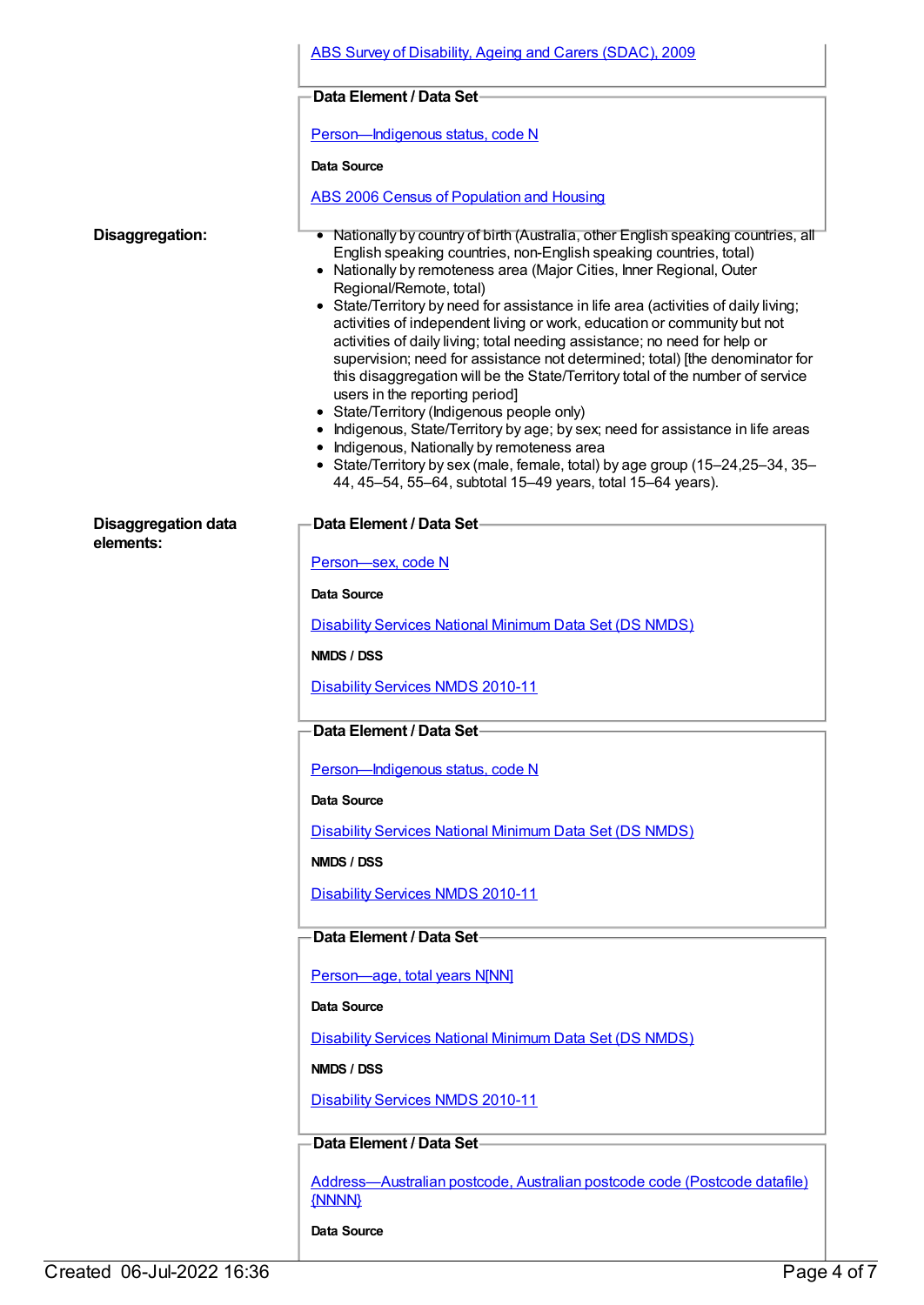[Disability](https://meteor.aihw.gov.au/content/393884) Services National Minimum Data Set (DS NMDS)

**NMDS / DSS**

[Disability](https://meteor.aihw.gov.au/content/428708) Services NMDS 2010-11

#### **Data Element / Data Set**

[Address—Australian](https://meteor.aihw.gov.au/content/430134) state/territory identifier, code AA[A]

**Data Source**

[Disability](https://meteor.aihw.gov.au/content/393884) Services National Minimum Data Set (DS NMDS)

**NMDS / DSS**

[Disability](https://meteor.aihw.gov.au/content/428708) Services NMDS 2010-11

# **Data Element / Data Set**

Person-country of birth, code (SACC 2011) NNNN

**Data Source**

[Disability](https://meteor.aihw.gov.au/content/393884) Services National Minimum Data Set (DS NMDS)

**NMDS / DSS**

[Disability](https://meteor.aihw.gov.au/content/428708) Services NMDS 2010-11

# **Data Element / Data Set**

Activity and [participation](https://meteor.aihw.gov.au/content/492069) need for assistance cluster

**Data Source**

[Disability](https://meteor.aihw.gov.au/content/393884) Services National Minimum Data Set (DS NMDS)

**NMDS / DSS**

[Disability](https://meteor.aihw.gov.au/content/428708) Services NMDS 2010-11

# **Representational attributes**

| <b>Representation class:</b> | Percentage |
|------------------------------|------------|
| Data type:                   | Real       |
| Unit of measure:             | Person     |

# **Indicator conceptual framework**

| <b>Framework and</b> | <b>Employment and labour force participation</b> |
|----------------------|--------------------------------------------------|
| dimensions:          |                                                  |

# **Data source attributes**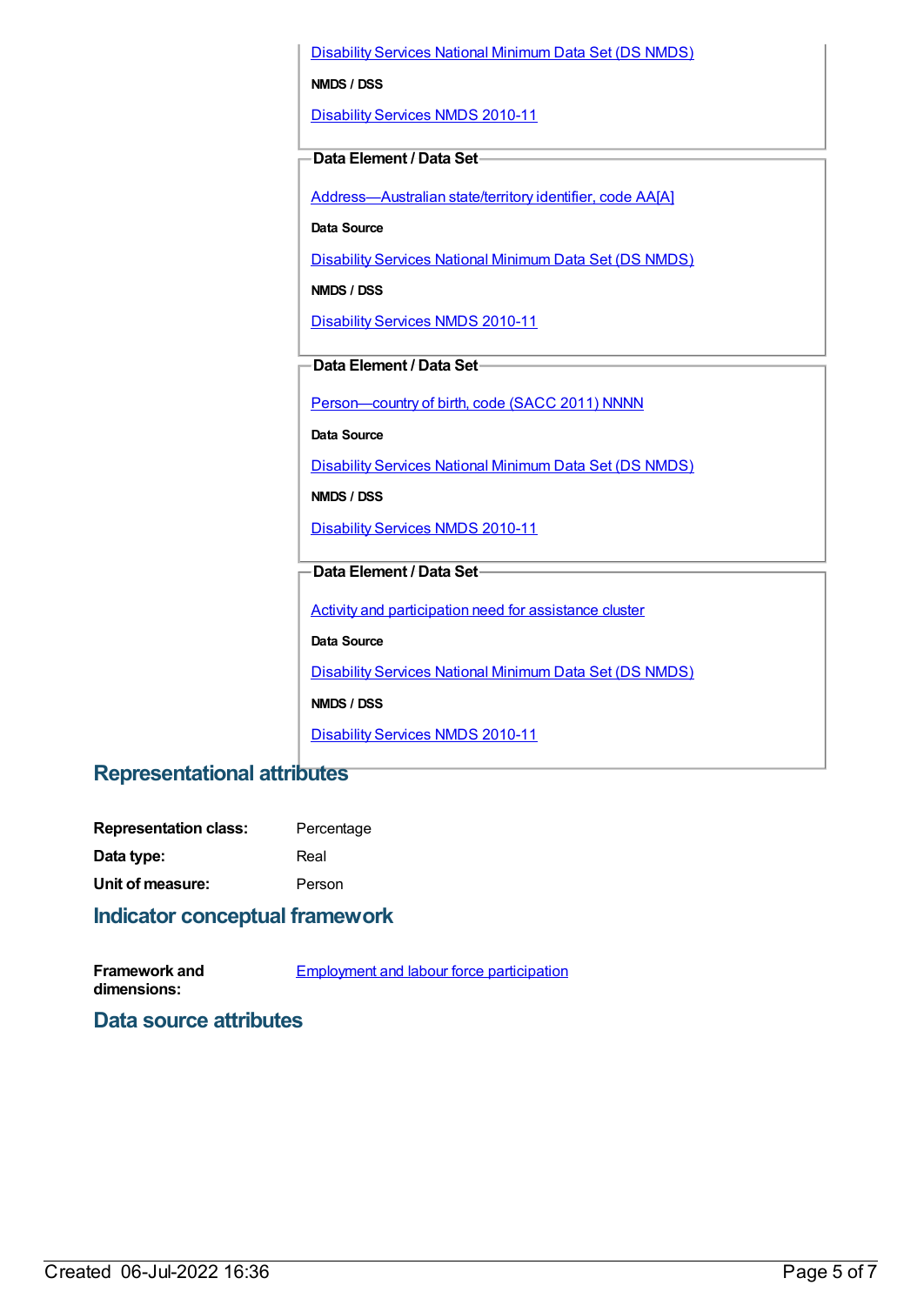#### ABS Survey of [Disability,](https://meteor.aihw.gov.au/content/445288) Ageing and Carers (SDAC), 2009

**Frequency**

**Data custodian**

Australian Bureau of Statistics

#### **Data Source**

[Disability](https://meteor.aihw.gov.au/content/393884) Services National Minimum Data Set (DS NMDS)

**Frequency**

Annual

**Data custodian**

Australian Institute of Health and Welfare

**Data Source**

ABS Estimated resident population (total [population\)](https://meteor.aihw.gov.au/content/393625)

**Frequency**

**Quarterly** 

**Quality statement**

ABS Estimated resident population (total [population\),](https://meteor.aihw.gov.au/content/449216) QS

**Data custodian**

Australian Bureau of Statistics

#### **Data Source**

ABS 2006 Census of [Population](https://meteor.aihw.gov.au/content/394447) and Housing

#### **Frequency**

Every 5 years

**Data custodian**

Australian Bureau of Statistics

### **Accountability attributes**

**Reporting requirements:** Annually to COAG. **Organisation responsible for providing data:** Australian Institute of Health & Welfare **Further data development / collection required: Other issues caveats:** Indicator (d) is based on indicators (c) and (f) in the previous NDA. A revised

method of calculating the potential population affects the denominators. These changes have resulted in a break in series with data included in previous reports. Data have been backcast for 2008-09 and 2009-10.

# **Source and reference attributes**

**Steward:** [Australian](https://meteor.aihw.gov.au/content/246013) Institute of Health and Welfare

# **Relational attributes**